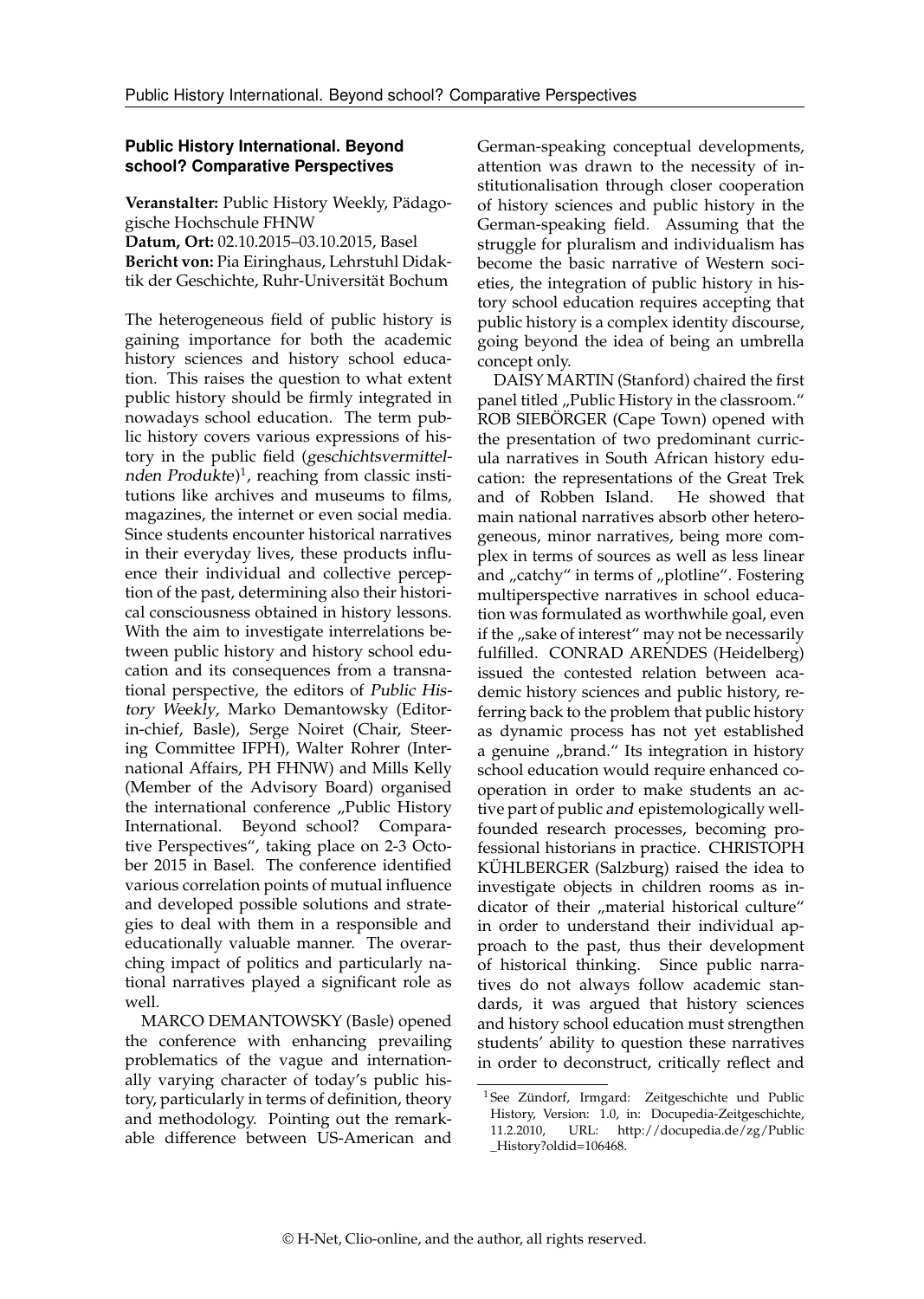evaluate individual perceptions of the past. DAISY MARTIN (Stanford) emphasised that integrating public history narratives in history lessons would be an opportunity to shift and acknowledge students' ideas of the past, enhancing their ability to critically reflect and question their everyday life. This would make them "citizen historians."

ROBERT PARKES (Newcastle, Australia) chaired the second panel titled "School as an institution of public history." MARIO CAR-RETERO (Madrid) identified national narratives as key interactions between students and public history and he showed to what extent national and patriotic rituals structure school education in Argentina. Elaborating on Argentinian students' understanding and usage of standard features of national master narratives – for instance patterns of in- and exclusion, identification or territory – Mario Carretero emphasised to what extent the concept of nation is dominating students' perception of the past and the present, especially bipolar friend-enemy categories. MARCO ZER-WAS (Basle) provided a historical summary of the development of different manifestations of public history in Germany. He marked the emergence of the Federal President's History Competition in 1973 as significant part of the public history movement as well as for today's public history boom. The History Competition was a) linked to the emergence of micro and social history as academic research areas and was b) an opportunity to promote historical research in both schools and public. The historical summary was very useful to reconstruct the development of today's public history and further, it could be a fruitful starting point to investigate empirically to what extent the competition has an impact on students' historical consciousness. MICHELE BARICELLI (Hannover) spoke about schools as powerful public history agents, identifying recent partnerships between schools and museums, archives, mass media and local political authorities as new market for customised public history. This development would result in a) the increase of social and political prestige of history sciences and b) the opportunity for schools to investigate the inconvenient aspects of local and regional history, since political authorities are forced to

engage in dialogue with students. In his comment, ROBERT PARKES (Newcastle, Australia) hinted at various conflict areas, highlighting possible clashes between emotionally attaching narratives, circulating freely in the field of public history, and school narratives, rather aiming at enhancing students' critical-reflective questioning. In order to promote international perspectives, the nationspecific variety of approaches to both public history and history education must be considered. Particularly, the question to what extent school as public history institution may help to overcome national perceptions of the past appeared to be very fruitful.

ALIX GREEN (Preston) chaired the third panel titled "School in Public History." PE-TER GAUTSCHI (Lucerne) demonstrated to what extent history policy exerts influence on history education in order to fortify its societal and political position and he used the example of the Swiss People's Party. Gautschi emphasised the importance of every individual history teacher a) to recognise political interferences with and the exploitation of history education and b) to take responsibility for such political pressure on history education. In terms of history education in Austria, THOMAS HELLMUTH (Salzburg) elaborated on the periods of democratic indoctrination after 1945 and of active citizenship since the 1980s. In order to strengthen students' awareness and reflection of their present-day societal and political existence, Hellmuth emphasised the importance of enhancing students' interest in history beyond functional thinking. JAN HODEL (Basle) argued that archives and their relation to both school education and the public have been changing significantly, namely from closed institutions of preservation to transparent and publicly accessible spaces. This development would lead to competition between both fields, since only one target group (students) would be accessed. In her comment, Alix Green (Preston) raised the central problem of the paradox of today's history, being significant as political means to shape civic identity and, at the same time, being increasingly marginal as academic discipline. As soon as history education would be conceptualised independently from political usability, history as social science might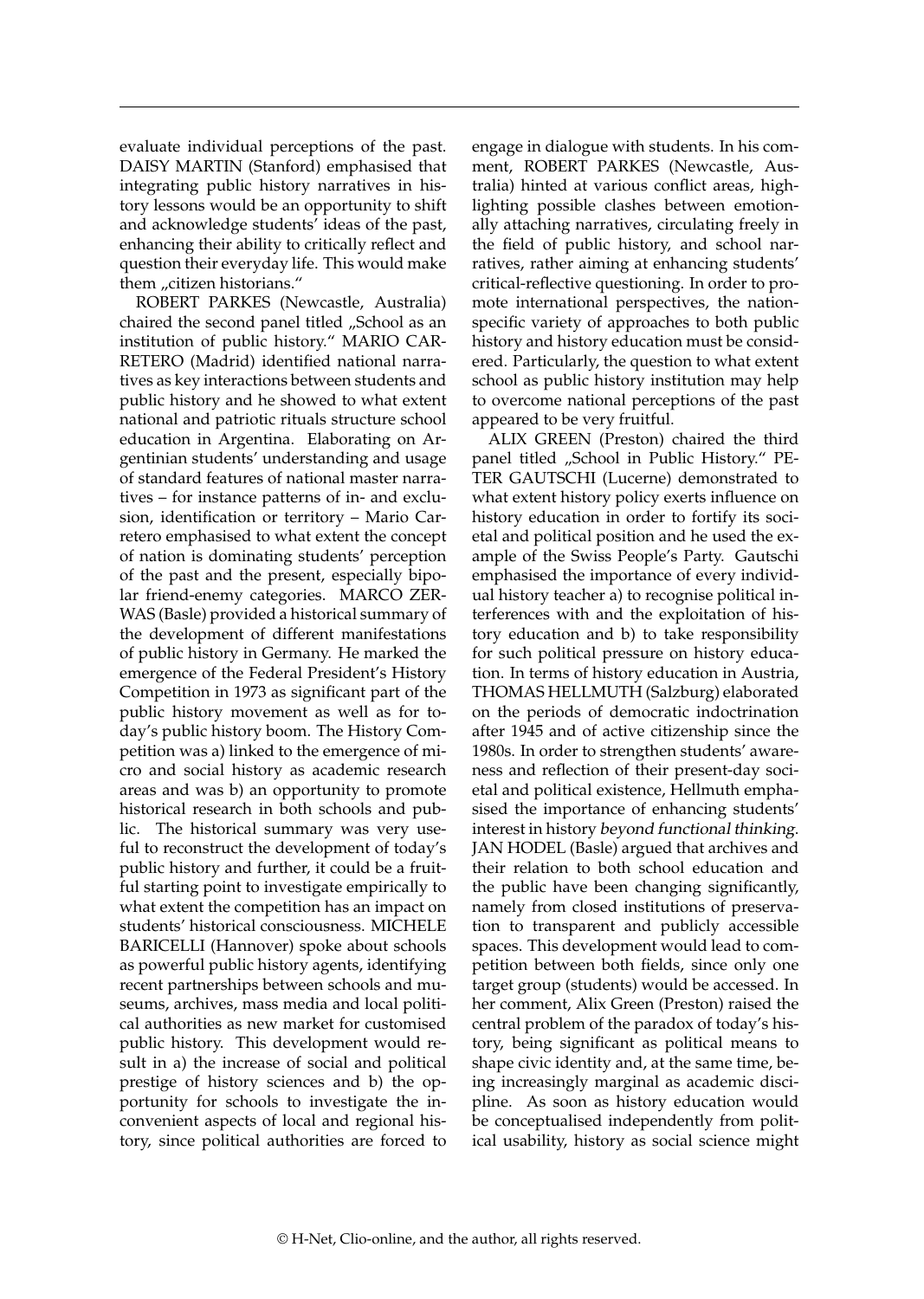lose its relevance because it serves no political functionality anymore.

MILLS KELLY (Fairfax) chaired the roundtable discussion titled "The future of public history – what shall we teach perspectively?" ALEXANDER KHODNEV (Yaroslawl) elaborated on the politics of history and memory in different periods of the Russian past and present, showing a) the close entanglement of school education, public history and politics and b) the clash between official politics of standardised memory, academic history sciences and society's demands. Since history would have mainly served as significant instrument of legitimising political and ideological power, he identified the question what content to teach as central issue, as well as the clarification of significant status questions concerning public, academic and educational historians. CORD ARENDES (Heidelberg) pointed out the necessity to institutionalise the field of public history as academic research area, demanding to anchor the cooperation of research and teaching in school curricula. Students must be enhanced to produce history on an epistemologically valid basis. The ethic dimension in terms of what to teach was characterised as the significant challenge of the future. CHARLOTTE BRÜHL-GRAMER (Nuremberg) characterised the problem how to conceptualise and systematise public history theory as central future issues as well as she drew attention to the challenge to integrate these concepts in school textbooks and curricula. At the same time, she referred to the necessity of teaching students not only to do public history but also to deconstruct public history narratives. This aspect was very essential, since it is of crucial importance, following relevant theories of history didactics, to convey to students that historical narratives are always subjective and constructed. MILLS KELLY (Fairfax) rightfully emphasised the fundamental problem of prevailing dichotomy between public and academic history and he demanded to take the teaching of digital skills seriously. Arguing that these might be the skills of future historical research, he made clear that students should learn how to use them properly. Since public history  $\mu$  in the field" – for

instance guided tours on historical sights – often develop around the mystic spirit of the place, there is almost no critical dimension of historical research. This discrepancy must be seriously considered when teaching public history at schools.

As conclusion, the future of teaching public history was issued and the necessity to systematise and conceptualise both content and theory of public history was identified as central challenge, "docking our past" to the present and future. This includes the integration of archives and museums, academic history sciences and teacher training in order to pave the way for mutual enrichment. The aim must be to overcome the dichotomy between public and academic history and to help students to become responsible citizens, understanding that history is a dynamic process of critical reflection based on questioning and historical evidence. For this purpose, teaching public history must not become a "post-modern potpourri" of deconstructed, pluralistic narratives, since the consideration of political dimensions is of crucial importance to a) educate politically mature adolescents and b) to prevent the risk of history sciences abolishing themselves through getting lost in post-modern pluralism. Assuming that both history education and policy serve the purpose of providing society with identity orientation, the question arose to what extent prevailing Western orientation needs have become much more complex and divers than national explanation patterns. Both academic and public history have to respond to these challenges of today's orientation needs. At the same time, the question was raised to what extent people may strive for clearer political perspectives in their history school education in order to ensure stability. The international dimension of contributions has shown that orientation needs are strongly dependent on each countries' political, social and cultural structures. In terms of recipient research, the idea of people resisting prevailing master narratives was very enriching because it revealed the fact that individuals can resist certain narratives, which includes a form of resistance against prevailing politics. This leaves the audience with the question to what extent the individual and emotional dimension of public